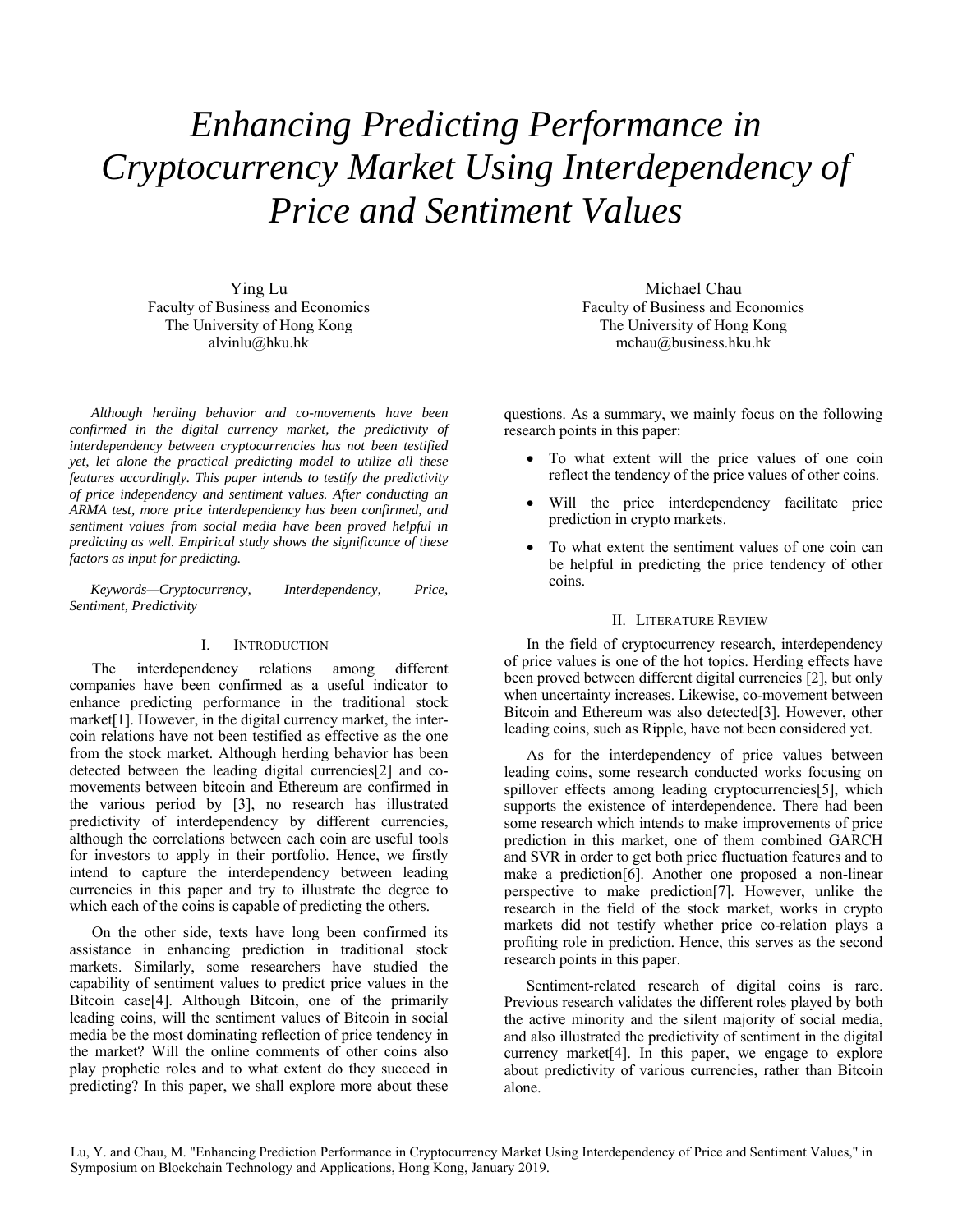## III. EMPIRICAL ANALYSIS

## *A. Data Description*

We have collected data from a leading cryptocurrency transaction platform. In the current experiment, we only use price data at the timestamp from 2018-02-15 to 2018-05-05 and the corresponding textual resources. All sentiment values are extracted from texts crawled from Reddit. Because of limits of time, we have just collected texts of Bitcoin, Ethereum and Ripple. The three textual dataset contains 5562, 1530 and 410 pieces of texts.

#### *B. Econometric Analysis*

## *Interdependency of price values*

In order to detect whether there is interdependency among cryptocurrencies, a correlation test between TOP 10 coins in the market has been practiced. These coins have been selected by using market capitalization as an indicator.

Table 1 shows a correlation matrix, containing correlation values between each pair of prices from two coins. We choose three leading coins, namely Bitcoin, Ethereum and Ripple, to do the future analysis. As shown in Figure 1(a), for bitcoin, Ethereum has a most significant correlation, whereby Ripple also indicates a correlation with the value of 0.92. However, not all leading coins show a strong correlation with bitcoin, and some change quite differently. As for Ethereum, only Ripple shows a strong correlation with Ethereum, while bitcoin express less than 0.95. In the case of Ripple, only Ethereum correlates with a value of 0.96, showing a close connection, however, bitcoin does not fit with it well. The results roughly confirm the conclusion that there are herding effects along various coins in the market [2], but the significance of each pair varies. Also, the co-movement between Bitcoin and Ethereum[3] have been testified, but in some cases, other coin comovements with bitcoin or Ethereum as well. As a

conclusion, interdependency could be used as an indicator when selecting predictors for a cryptocurrency.

## *Predictivity Evaluation*

In order to testify the predictivity of both price and sentiment. After experiments, we choose ARMA(1,1) and NLS to make regression. For the price value of one coin at the timestamp of T, the regression is :

$$
P_T = \sum_{t=1}^{3} C_t P_{T-1}^t + \sum_{t=1}^{3} w_t S_{T-1}^t + C + \varepsilon \tag{1}
$$

Where  $P_{T-1}^t$  stands for the price value of the ith coin at the timestamp of T-1,  $S_{T-1}^t$  for the sentiment value of the ith coin at the timestamp of T-1,  $\boldsymbol{C}$  for constant and  $\epsilon$  for the residuals.

Because of limits of raw texts resources, we only choose Bitcoin, Ethereum and Ripple as prediction targets. Specifically, we estimate whether derivation of price or sentiment values from other coins can perform well in predicting price derivation on the next day. Table 2 presents results of ARMA estimation. For bitcoin, derivation of price, unluckily, can only be predicted effectively by derivation of Ethereum. Sentiment change from Ethereum and Ripple cannot be helpful here. However, In the case of Ripple, sentiment value from Ripple itself contributes a coefficient with a probability of 0.02.

Meanwhile, derivation of Ethereum also presents a more significant effect in predicting. Like Ripple, Ethereum can also be better predicted with the assistance of sentient values from Bitcoin (with a probability value of 0.01) and Ripple (with a probability value of 0.03), while derivation of prices from the other two coins contributes more in prediction. From these rudimental data, it is reasonable to conclude that sentient value also benefits the price prediction in the crypto market.

TABLE 1. CORRELATION MATRIX BETWEEN TOP 10 CRYPTOCURRENCIES

| $\overline{\phantom{0}}$ | <b>BTC</b> | <b>BTC CASH</b> | <b>CARDANO</b> | <b>EOS</b> | <b>ETHER</b> | <b>LITECOIN</b> | <b>MONERO</b> | <b>RPP</b> | <b>STELLAR</b> | <b>TRON</b> |
|--------------------------|------------|-----------------|----------------|------------|--------------|-----------------|---------------|------------|----------------|-------------|
| <b>BTC</b>               | 1.00000    |                 |                |            |              |                 |               |            |                |             |
| <b>BTC CASH</b>          | 0.84323    | 1.00000         |                |            |              |                 |               |            |                |             |
| <b>CARDANO</b>           | 0.81058    | 0.90599         | 1.00000        |            |              |                 |               |            |                |             |
| <b>EOS</b>               | 0.30863    | 0.67060         | 0.68718        | 1.00000    |              |                 |               |            |                |             |
| <b>ETHER</b>             | 0.96072    | 0.86393         | 0.86270        | 0.33014    | 1.00000      |                 |               |            |                |             |
| <b>LITECOIN</b>          | 0.93026    | 0.73176         | 0.70599        | 0.05843    | 0.94465      | 1.00000         |               |            |                |             |
| <b>MONERO</b>            | 0.95144    | 0.78826         | 0.75428        | 0.26625    | 0.91683      | 0.87338         | 1.00000       |            |                |             |
| <b>RPP</b>               | 0.92816    | 0.90595         | 0.91889        | 0.43430    | 0.96401      | 0.88206         | 0.90563       | 1.00000    |                |             |
| <b>STELLAR</b>           | 0.76101    | 0.91262         | 0.97312        | 0.75437    | 0.80709      | 0.62159         | 0.73927       | 0.89612    | 1.00000        |             |
| <b>TRON</b>              | 0.31657    | 0.66923         | 0.64566        | 0.96644    | 0.31389      | 0.05922         | 0.26703       | 0.40317    | 0.71689        | 1.00000     |